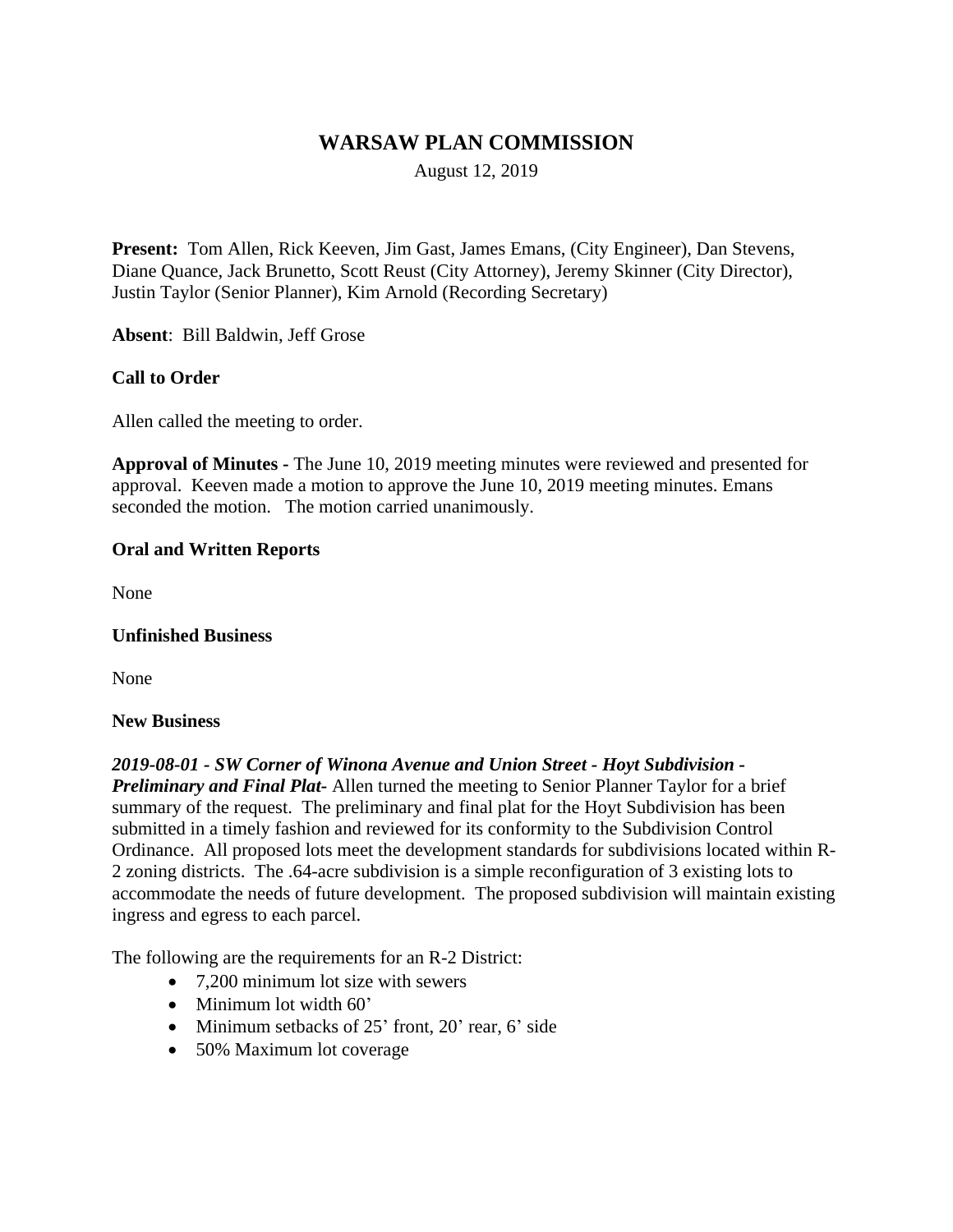The proposed plat meets all of the subdivision requirements concerning lot sizes. Taylor recommended the approval of the Preliminary and Final Re-plat.

Allen opened the meeting to any person wishing to speak in favor or against the petition. No person was present to speak for or against the petition. Taylor addressed a letter in opposition that was dropped off before the meeting. Members received a copy of it. The members reviewed the items listed in the letter. Additional lots are not being added, thus the concerns in the letter would not be affected by the approval of the subdivision. Allen closed the meeting to the public.

Motion was made by Keeven to approve the preliminary plat *2019-08-01- SW Corner of Winona Avenue and Union Street - Hoyt Subdivision.* Emans seconded the motion. The motion passed unanimously.

Quance made a motion to suspend the rules and vote on the final plat. Gast seconded the motion. The motion passed unanimously.

Motion was made by Quance to approve the final plat *2019-08-01- SW Corner of Winona Avenue and Union Street - Hoyt Subdivision.* Emans seconded the motion. The motion passed unanimously.

*Exterior Clad Material Discussion-* Senior Planner Taylor gave a brief introduction to the discussion and opened the meeting to the individuals present to discuss a new building project for CCS Ventures. Representatives Joe and Myra Sands and Joe Collier for CCS Ventures were present. Tony Berkshire was present representing Ideal Construction, the contractor for the project. Joe Sands opened by stating he wished to follow the City of Warsaw Municipal Code and try to blend in with the neighboring metal sided buildings already in existence. He presented members with photos of various examples of buildings with metal siding as well as the proposed structure. Tony Berkshire, with Ideal, had a sample of the siding they wish to use on the building, as well as a sample of stone. Discussion followed. Planning Director Skinner spoke to the members. He explained the intent of the ordinance. The Commission members were asked to interpret if the sample is or is not architectural. Skinner stated the sample is borderline acceptable in his opinion and the board needed to make the decision. Emans asked Skinner the definition of architectural. Skinner stated the intent of the ordinance was to eliminate barn siding. Emans stated the sample at this meeting is very different from the last meeting it was discussed at. Gast stated he feels the term architectural is referring to if it is visually appealing. He stated the seam and the finish are adequate to look at in his opinion. City Attorney Reust addressed the Commission. He stated that if the Commission was unable to recommend it, the decision could go to the BZA. Discussion followed about the thickness and longevity of the metal panel as well as other characteristics specific to the sample being presented. Motion was made to approve the use of the specific metal siding as presented by Gast. The motion was seconded by Stevens. The motion was passed with one nay by Emans.